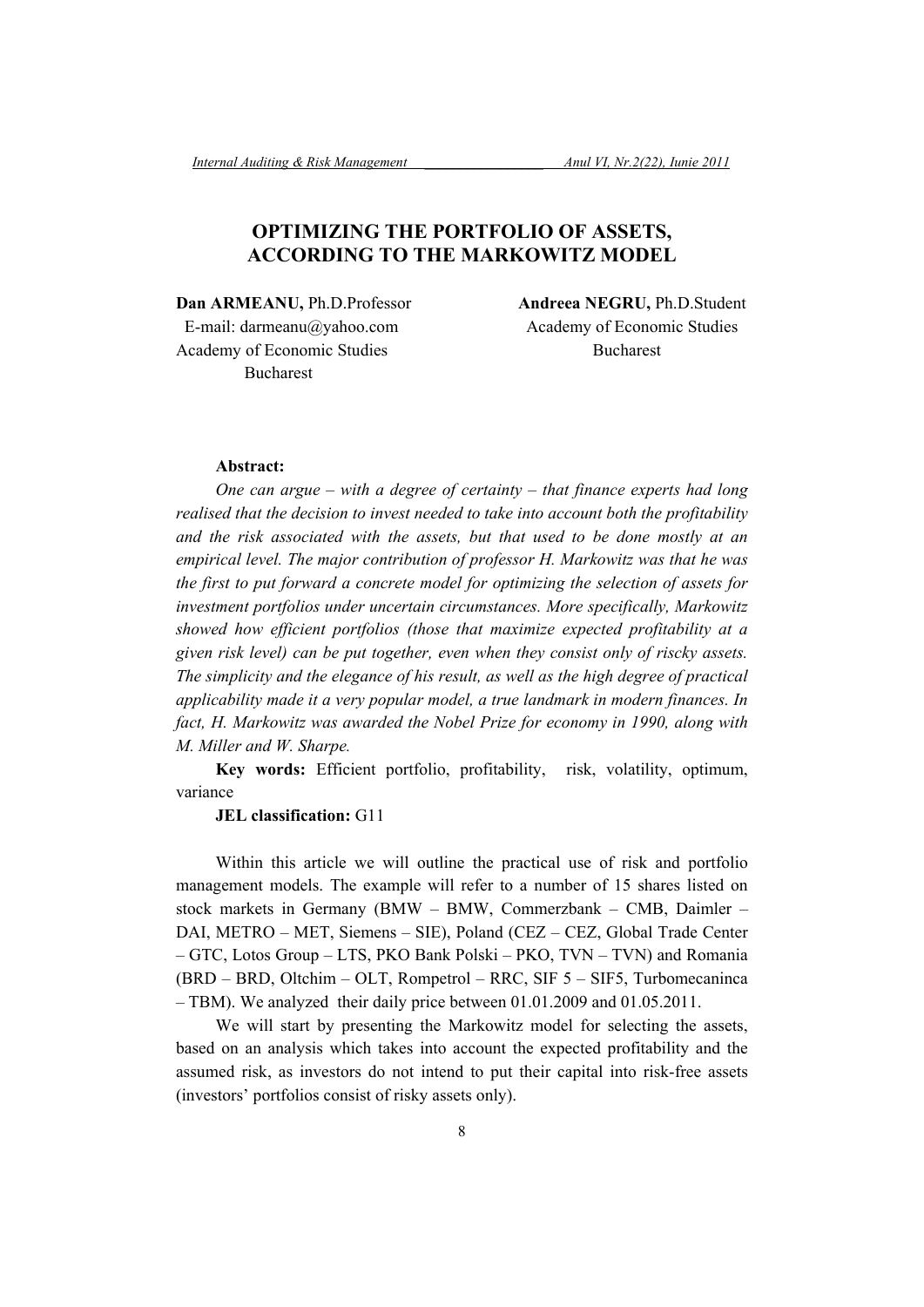We shall use the simulation technique to generate a large amount of possible values for the yield-risk ratio, for portfolios consisting of the above stocks, thus defining the Markowitz efficient frontier. Note that we are analyzing a situation where the market permits short selling.

First, we aim to demonstrate how the Markowitz portfolio optimization model can be used for asset selection and portfolio management under the circumstances provided by integrated capital markets.

The daily average yields and average volatility during the considered period of time for the 15 listed companies are shown in the following table:

| Company          | Daily yield | Daily volatility |
|------------------|-------------|------------------|
| <b>BMW</b>       | 0.2475%     | 2.4665%          |
| <b>CMB</b>       | 0.1697%     | 3.4304%          |
| DAI              | 0.1940\%    | 2.6182%          |
| <b>MET</b>       | $0.1696\%$  | 2.0703%          |
| <b>SIE</b>       | 0.1643%     | 2.0801%          |
| CEZ              | 0.0217%     | 1.8025%          |
| <b>GTC</b>       | 0.0905%     | 2.5091%          |
| <b>LTS</b>       | 0.2620%     | 2.6726%          |
| <b>PKO</b>       | 0.0978%     | 2.4725%          |
| TVN              | 0.0996%     | 2.7610\%         |
| <b>BRD</b>       | 0.1326%     | 2.8527%          |
| OLT              | 0.1873%     | 4.1731%          |
| <b>RRC</b>       | 0.2242%     | 3.1411\%         |
| SIF <sub>5</sub> | 0.2088%     | 3.4181%          |
| <b>TBM</b>       | 0.1154%     | 3.9104%          |

#### **Table 1.** *Dailiy yield and volatility levels*

*(for the period between 01.01.2009 and 01.05.2011)* for the 15 stocks considered in the analysis. Source: own calculations.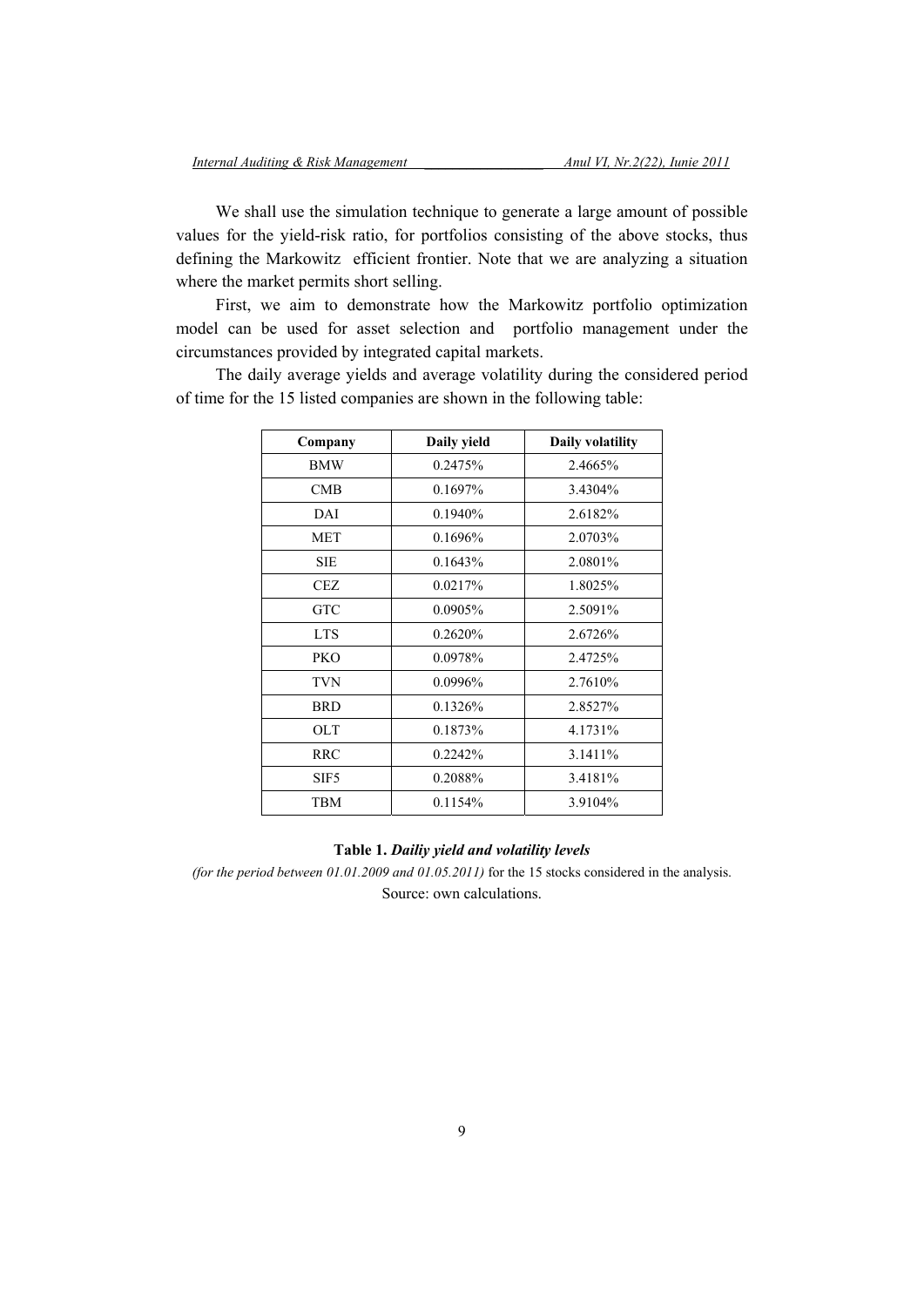| $\Omega$   | <b>BMW</b> | CMB    | DAI    | MET    | <b>SIE</b> | CEZ     | GTC    | <b>LTS</b> | PKO    | <b>TVN</b> | <b>BRD</b> | OLT     | <b>RRC</b> | SIF5   | TBM     |
|------------|------------|--------|--------|--------|------------|---------|--------|------------|--------|------------|------------|---------|------------|--------|---------|
| <b>BMW</b> | 0.0006     | 0.000  | 0.000  | 0.000  | 0.000      | (0.000) | (0.00) | 0.0000     | 0.000  | 0.0000     | 0.0000     | (0.000) | (0.00)     | 0.000  | (0.000) |
|            | 08         | 369    | 521    | 228    | 157        | 005)    | 0027   | 44         | 037    | 70         | 51         | 025)    | 0056       | 012    | 076)    |
| CMB        | 0.0003     | 0.001  | 0.000  | 0.000  | 0.000      | (0.000) | (0.00) | (0.000)    | (0.00) | 0.0000     | 0.0000     | 0.0000  | 0.000      | 0.000  | (0.000) |
|            | 69         | 177    | 436    | 266    | 152        | 029)    | 0077)  | 086)       | 0038)  | 04         | 20         | 82      | 056        | 023    | 029)    |
| DAI        | 0.0005     | 0.000  | 0.000  | 0.000  | 0.000      | (0.000) | (0.00) | 0.0000     | 0.000  | 0.0000     | 0.0000     | 0.0000  | (0.00)     | 0.000  | (0.000) |
|            | 21         | 436    | 685    | 262    | 181        | 008)    | 0048)  | 38         | 039    | 65         | 89         | 68      | 0032)      | 039    | 009)    |
| <b>MET</b> | 0.0002     | 0.000  | 0.000  | 0.000  | 0.000      | (0.000) | (0.00) | 0.0000     | 0.000  | 0.0000     | 0.0000     | 0.0000  | (0.00)     | 0.000  | (0.000) |
|            | 28         | 266    | 262    | 429    | 120        | 001)    | 0016   | 07         | 023    | 26         | 22         | 09      | 0020       | 029    | 021)    |
| <b>SIE</b> | 0.0001     | 0.000  | 0.000  | 0.000  | 0.000      | 0.0000  | (0.00) | 0.0000     | 0.000  | 0.0000     | (0.000)    | 0.0000  | (0.00)     | (0.00) | 0.0000  |
|            | 57         | 152    | 181    | 120    | 433        | 04      | 0012   | 08         | 024    | 34         | 032)       | 08      | 0016       | 0014   | 04      |
| <b>CEZ</b> | (0.000)    | (0.00) | (0.00) | (0.00) | 0.000      | 0.0003  | 0.000  | 0.0001     | 0.000  | 0.0001     | 0.0000     | (0.000) | 0.000      | 0.000  | 0.0000  |
|            | 005)       | 0029   | 0008   | 0001   | 004        | 25      | 131    | 03         | 077    | 15         | 38         | 001     | 021        | 065    | 16      |
| GTC        | (0.000)    | (0.00) | (0.00) | (0.00) | (0.00)     | 0.0001  | 0.000  | 0.0003     | 0.000  | 0.0003     | (0.000)    | 0.0000  | 0.000      | 0.000  | 0.0000  |
|            | 027)       | 0077)  | 0048   | 0016)  | 0012)      | 31      | 630    | 08         | 274    | 59         | 023)       | 59      | 034        | 059    | 50      |
| <b>LTS</b> | 0.0000     | (0.00) | 0.000  | 0.000  | 0.000      | 0.0001  | 0.000  | 0.0007     | 0.000  | 0.0003     | 0.0000     | 0.0001  | 0.000      | 0.000  | (0.000) |
|            | 44         | 0086)  | 038    | 007    | 008        | 03      | 308    | 14         | 344    | 62         | 57         | 16      | 016        | 138    | 032)    |
| PKO        | 0.0000     | (0.00) | 0.000  | 0.000  | 0.000      | 0.0000  | 0.000  | 0.0003     | 0.000  | 0.0003     | 0.0000     | 0.0000  | (0.00)     | 0.000  | (0.000) |
|            | 37         | 0038)  | 039    | 023    | 024        | 77      | 274    | 44         | 611    | 41         | 47         | 69      | 0029)      | 092    | 006)    |
| <b>TVN</b> | 0.0000     | 0.000  | 0.000  | 0.000  | 0.000      | 0.0001  | 0.000  | 0.0003     | 0.000  | 0.0007     | (0.000)    | 0.0000  | 0.000      | 0.000  | (0.000) |
|            | 70         | 004    | 065    | 026    | 034        | 15      | 359    | 62         | 341    | 62         | 015)       | 83      | 055        | 076    | 015)    |
| <b>BRD</b> | 0.0000     | 0.000  | 0.000  | 0.000  | (0.00)     | 0.0000  | (0.00) | 0.0000     | 0.000  | (0.000)    | 0.0008     | 0.0000  | (0.00)     | 0.000  | 0.0000  |
|            | 51         | 020    | 089    | 022    | 0032)      | 38      | 0023)  | 57         | 047    | 015)       | 14         | 99      | 0038)      | 275    | 98      |
| OLT        | (0.000)    | 0.000  | 0.000  | 0.000  | 0.000      | (0.000) | 0.000  | 0.0001     | 0.000  | 0.0000     | 0.0000     | 0.0017  | 0.000      | 0.000  | (0.000) |
|            | 025)       | 082    | 068    | 009    | 008        | 001)    | 059    | 16         | 069    | 83         | 99         | 41      | 080        | 084    | 040)    |
| <b>RRC</b> | (0.000)    | 0.000  | (0.00) | (0.00) | (0.00)     | 0.0000  | 0.000  | 0.0000     | (0.00) | 0.0000     | (0.000)    | 0.0000  | 0.000      | (0.00) | (0.000) |
|            | 056)       | 056    | 0032   | 0020   | 0016       | 21      | 034    | 16         | 0029   | 55         | 038)       | 80      | 987        | 0050)  | 019)    |
| SIF5       | 0.0000     | 0.000  | 0.000  | 0.000  | (0.00)     | 0.0000  | 0.000  | 0.0001     | 0.000  | 0.0000     | 0.0002     | 0.0000  | (0.00)     | 0.001  | 0.0000  |
|            | 12         | 023    | 039    | 029    | 0014       | 65      | 059    | 38         | 092    | 76         | 75         | 84      | 0050)      | 168    | 47      |
| <b>TBM</b> | (0.000)    | (0.00) | (0.00) | (0.00) | 0.000      | 0.0000  | 0.000  | (0.000)    | (0.00) | (0.000)    | 0.0000     | (0.000) | (0.00)     | 0.000  | 0.0015  |
|            | 076)       | 0029)  | 0009   | 0021   | 004        | 16      | 050    | 032)       | 0006)  | 015)       | 98         | 040)    | 0019       | 047    | 29      |

The covariance matrix and the correlation matrix for the 15 stocks are presented as follows:

| Table 2. The covariance matrix $(\Omega)$ related to the yield of each considered stock. |
|------------------------------------------------------------------------------------------|
| Source: own calculations                                                                 |

Naturally, elements on the main diagonal of the  $\Omega$  matrix are the actual daily alternative yields provided by the stocks considered in our analysis.

|            | <b>BMW</b> | <b>CMB</b>              | DAI                      | MET                       | <b>SIE</b>                       | <b>CEZ</b>    | GTC           | <b>LTS</b>                  | <b>PKO</b>    | <b>TVN</b>    | <b>BRD</b>     | OLT           | <b>RRC</b>              | SIF5                    | TBM           |
|------------|------------|-------------------------|--------------------------|---------------------------|----------------------------------|---------------|---------------|-----------------------------|---------------|---------------|----------------|---------------|-------------------------|-------------------------|---------------|
| <b>BMW</b> | 1.0000     | 0.435<br>6              | 0.807<br>3               | 0.4472                    | 0.305<br>1                       | (0.011)<br>5) | (0.043)<br>1) | 0.0674                      | 0.0613        | 0.1034        | 0.0729         | (0.024)<br>3) | (0.07)<br>27)           | 0.014<br>3              | (0.078)<br>6) |
| CMB        | 0.4356     | 1.000<br>$\mathbf{0}$   | 0.485<br>7               | 0.3745                    | 0.213<br>$\tau$                  | (0.046)<br>8) | (0.089)<br>3) | (0.094)<br>$\left  \right $ | (0.045)<br>2) | 0.0047        | 0.0202         | 0.0575        | 0.052<br>$\mathbf{1}$   | 0.019<br>7              | (0.021)<br>4) |
| DAI        | 0.8073     | 0.485<br>$\tau$         | 1.000<br>$\theta$        | 0.4839                    | 0.332<br>1                       | (0.016)<br>7) | (0.072)<br>8) | 0.0537                      | 0.0597        | 0.0904        | 0.1192         | 0.0626        | (0.03)<br>86)           | 0.043<br>5              | (0.009)<br>2) |
| <b>MET</b> | 0.4472     | 0.374<br>5              | 0.483<br>9               | 1.0000                    | 0.277<br>9                       | (0.001)<br>8) | (0.031)<br>1) | 0.0123                      | 0.0452        | 0.0452        | 0.0381         | 0.0104        | (0.03)<br>06)           | 0.040<br>9              | (0.025)<br>3) |
| <b>SIE</b> | 0.3051     | 0.213<br>$\tau$         | 0.332                    | 0.2779                    | 1.000<br>$\Omega$                | 0.0101        | (0.023)<br>1) | 0.0136                      | 0.0461        | 0.0593        | (0.054)<br>(0) | 0.0090        | (0.02)<br>45)           | (0.02)<br>01)           | 0.0050        |
| <b>CEZ</b> | (0.0115)   | (0.04)<br>68)           | (0.01)<br>67)            | (0.001)<br>8)             | 0.010                            | 1.0000        | 0.2899        | 0.2131                      | 0.1727        | 0.2320        | 0.0732         | (0.001)<br>6) | 0.036<br>3              | 0.106<br>3              | 0.0226        |
| GTC        | (0.0431)   | (0.08)<br>93)           | (0.07)<br>28)            | (0.031)<br>$\overline{1}$ | (0.02)<br>31)                    | 0.2899        | 1.0000        | 0.4587                      | 0.4413        | 0.5179        | (0.031)<br>6)  | 0.0566        | 0.042<br>6              | 0.068<br>$\tau$         | 0.0511        |
| LTS        | 0.0674     | (0.09)<br>41)           | 0.053<br>$7\phantom{.0}$ | 0.0123                    | 0.013<br>6                       | 0.2131        | 0.4587        | 1.0000                      | 0.5202        | 0.4910        | 0.0754         | 0.1039        | 0.019<br>3              | 0.151<br>$\mathbf{0}$   | (0.030)<br>3) |
| <b>PKO</b> | 0.0613     | (0.04)<br>52)           | 0.059<br>7               | 0.0452                    | 0.046                            | 0.1727        | 0.4413        | 0.5202                      | 1.0000        | 0.4994        | 0.0670         | 0.0670        | (0.03)<br>71)           | 0.108<br>3              | (0.006)<br>5) |
| <b>TVN</b> | 0.1034     | 0.004<br>$\tau$         | 0.090<br>$\overline{4}$  | 0.0452                    | 0.059<br>$\overline{\mathbf{3}}$ | 0.2320        | 0.5179        | 0.4910                      | 0.4994        | 1.0000        | (0.018)<br>7)  | 0.0717        | 0.063<br>$\Omega$       | 0.080<br>8              | (0.014)<br>2) |
| <b>BRD</b> | 0.0729     | 0.020<br>$\overline{c}$ | 0.119<br>2               | 0.0381                    | (0.05)<br>40)                    | 0.0732        | (0.031)<br>6) | 0.0754                      | 0.0670        | (0.018)<br>7) | 1.0000         | 0.0832        | (0.04)<br>20)           | 0.282<br>$\overline{4}$ | 0.0879        |
| OLT        | (0.0243)   | 0.057<br>5              | 0.062<br>6               | 0.0104                    | 0.009<br>$\Omega$                | (0.001)<br>6) | 0.0566        | 0.1039                      | 0.0670        | 0.0717        | 0.0832         | 1.0000        | 0.060<br>$\overline{7}$ | 0.058<br>8              | (0.024)<br>5) |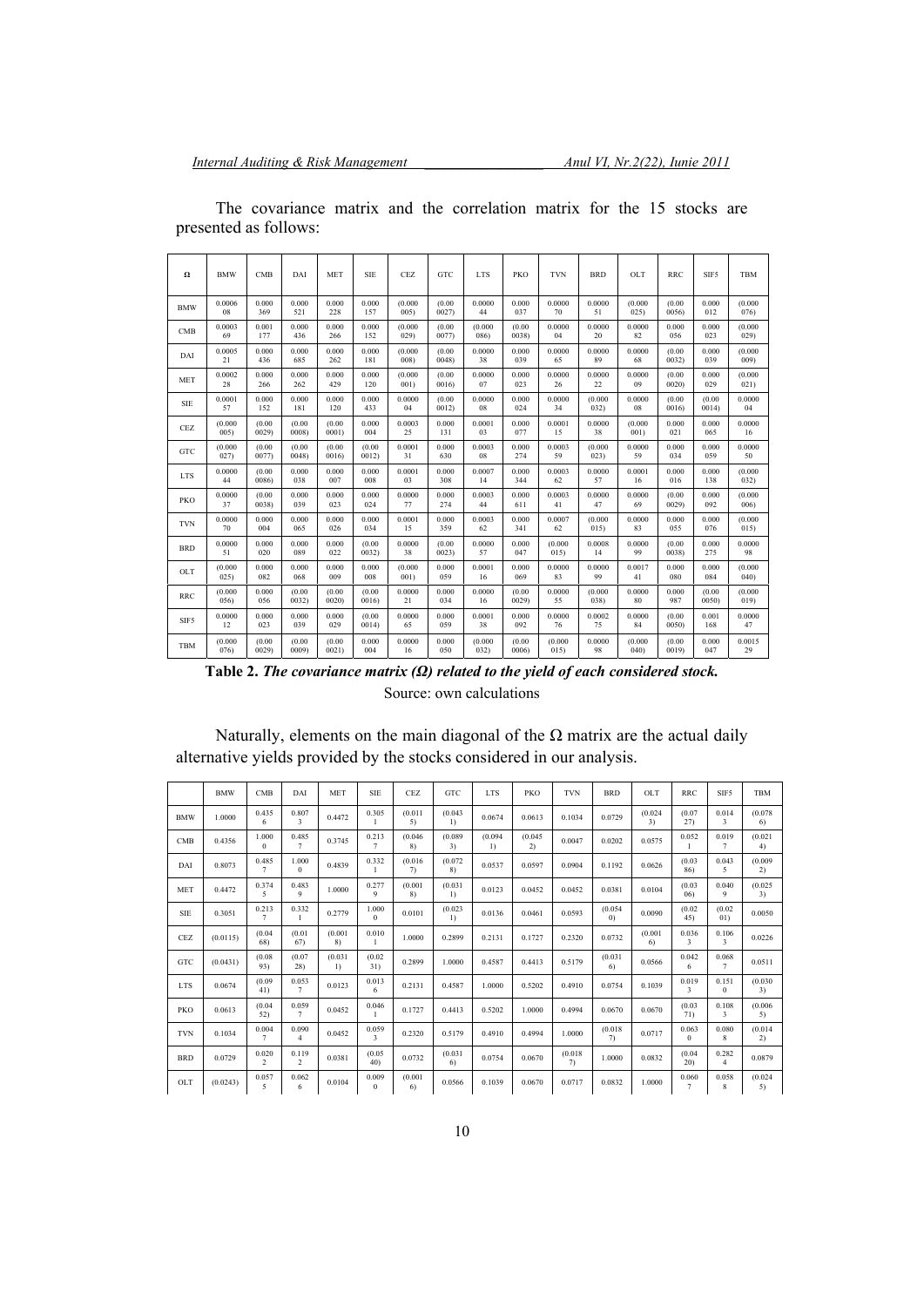| RRC  | (0.0727) | 0.052        | (0.03)<br>86) | (0.030)<br>$^{\circ}$ | (0.02)<br>45) | 0.0363 | 0.0426 | 0.0193  | (0.037) | 0.0630  | (0.042)<br>$_{0}$ | 0.0607  | .000          | (0.04)<br>66      | (0.015) |
|------|----------|--------------|---------------|-----------------------|---------------|--------|--------|---------|---------|---------|-------------------|---------|---------------|-------------------|---------|
| SIF5 | 0.0143   | 0.019        | 0.043         | 0.0409                | (0.02)<br>011 | 0.1063 | 0.0687 | 0.1510  | 0.1083  | 0.0808  | 0.2824            | 0.0588  | (0.04)<br>66) | 000.1<br>$\Omega$ | 0.0352  |
| TBM  | (0.0786) | (0.02)<br>14 | (0.00)<br>92) | (0.025)<br>┙          | 0.005         | 0.0226 | 0.0511 | (0.030) | (0.006) | (0.014) | 0.0879            | (0.024) | (0.01)<br>57) | 0.035             | .0000   |

**Table 3.** *The correlation matrix related to the yield of each considered asset*  Source: own calculations.

As one can notice, correlations between the expected daily profitability of stocks are relatively weak. The only strong correlations (over 0.7) occur among shares of German auto giants, BMW and Daimler (which is explainable, given the industry in which the two companies operate). The fact that the profitability of different stocks is not strongly correlated means that benefits generated by the diversification of the portfolio will be significant, considerably reducing the risk associated with portfolios managed by investors.

Now we shall calculate the Markowitz efficient frontier, presuming that the market allows short selling. In the beginning, we aim to find out the coordinates of the R fundamental portfolios (the absolute minimum level portfolio) and U (maxim return portfolio if the short sales are not authorized on the market), using

calculations 
$$
\begin{cases}\nR_R = \frac{B}{A} \\
\sigma_R = \sqrt{\frac{1}{A}}\n\end{cases}\n\text{ and }\n\begin{cases}\nR_U = \frac{C}{B} \\
\sigma_U = \frac{\sqrt{C}}{B} \\
R_U = \frac{1}{B}\n\end{cases}.
$$
\nThe coordinates (profitability)\n
$$
X_R = \frac{1}{A} \Omega^{-1} U
$$

expectations and volatility) of the two porfolios will be:

$$
E(R_R) = 0.1399\%
$$
  

$$
\sigma_R = 0.9422\%
$$

$$
E(R_{U}) = 0.2314\%
$$
  
\n
$$
\sigma_{U} = 1.2119\%,
$$

and the structure vectors will be given by:

| Action     | $\mathbf{X}_{\mathbf{R}}$ | $X_{\text{II}}$ |
|------------|---------------------------|-----------------|
| <b>BMW</b> | 11.45%                    | 32.93%          |
| <b>CMB</b> | 2.02%                     | 0.81%           |
| DAI        | $-7.02\%$                 | $-18.90\%$      |
| <b>MET</b> | 13.25%                    | 14.15%          |
| <b>SIE</b> | 15.55%                    | 17.43%          |
| CEZ.       | 20.61%                    | $-4.63%$        |
| GTC        | $6.07\%$                  | $2.04\%$        |
| <b>LTS</b> | 1.99%                     | 23.79%          |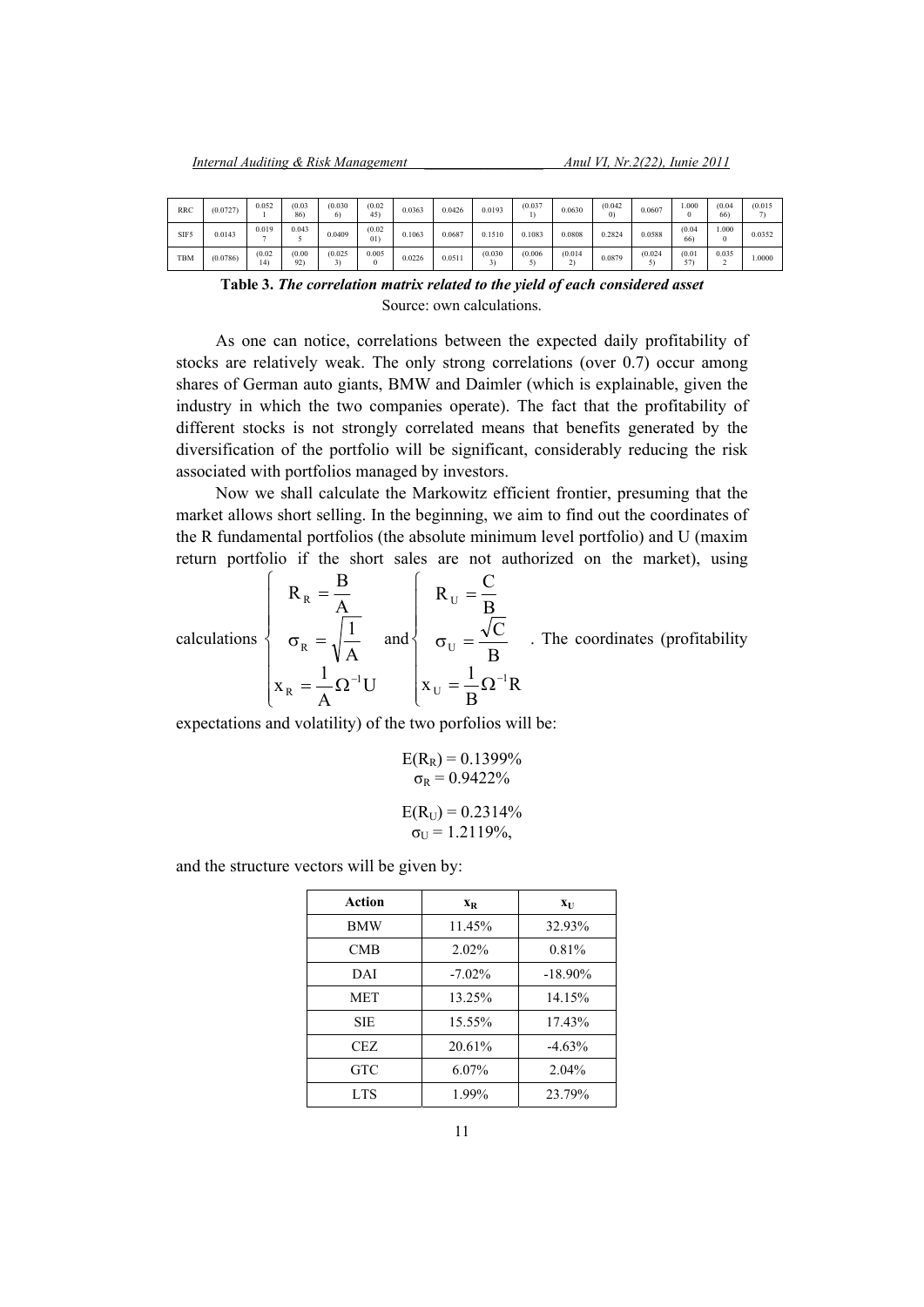| PKO              | 6.31%    | $-3.11%$  |
|------------------|----------|-----------|
| <b>TVN</b>       | $-0.89%$ | $-6.90\%$ |
| <b>BRD</b>       | 7.97%    | 5.79%     |
| OLT              | 3.84%    | 5.32%     |
| <b>RRC</b>       | 9.68%    | 16.48%    |
| SIF <sub>5</sub> | 3.43%    | 8.21%     |
| TBM              | 5.75%    | 6.58%     |

# **Table 4.** *Structure vectors of fundamental portfolios R and U* Source: own calculations.

 To find out the Markowits efficient frontier we shall simulate several values for the risc-profitability pair, using calculation formula  $|AR^{*2} - 2BR^* + C|$  $\sigma_{\rm p} = \sqrt{\sigma_{\rm p}^2} = \sqrt{\frac{1}{D}} (AR^{*2} - 2BR^* + C)$ . The results of the simulation are as follows:

| $E(R_P)$   | σр      |
|------------|---------|
| 0.0000%    | 1.4980% |
| $0.0100\%$ | 1.4343% |
| 0.0200%    | 1.3726% |
| 0.0300%    | 1.3133% |
| $0.0400\%$ | 1.2567% |
| 0.0500%    | 1.2032% |
| $0.0600\%$ | 1.1533% |
| $0.0700\%$ | 1.1074% |
| 0.0800%    | 1.0660% |
| 0.0900%    | 1.0297% |
| $0.1000\%$ | 0.9990% |
| 0.1100%    | 0.9745% |
| 0.1200%    | 0.9566% |
| 0.1300%    | 0.9458% |
| 0.1400%    | 0.9422% |
| 0.1500%    | 0.9459% |
| 0.1600%    | 0.9569% |
| 0.1700%    | 0.9749% |
| $0.1800\%$ | 0.9996% |
| 0.1900%    | 1.0304% |
| 0.2000%    | 1.0668% |
| 0.2100%    | 1.1083% |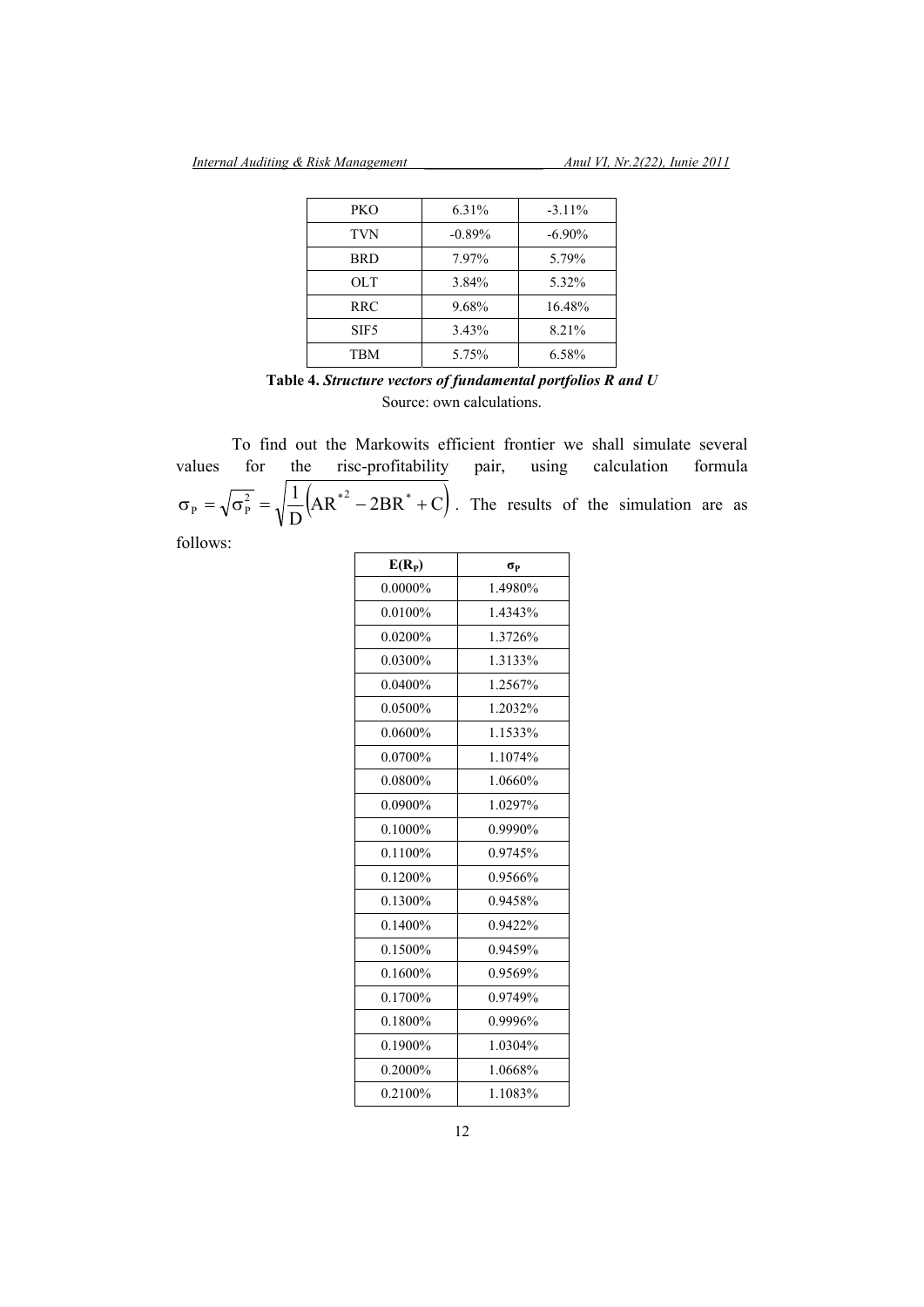| $0.2200\%$ | 1.1543%  |
|------------|----------|
| $0.2300\%$ | 1.2044%  |
| 0.2400%    | 1.2579%  |
| $0.2500\%$ | 1.3145%  |
| $0.2600\%$ | 1.3739%  |
| $0.2700\%$ | 1.4356%  |
| $0.2800\%$ | 1.4994%  |
| $0.2900\%$ | 1.5651%  |
| $0.3000\%$ | 1.6323%  |
| $0.3100\%$ | 1.7010\% |
| $0.3200\%$ | 1.7709%  |
| 0.3300%    | 1 8419%  |
|            |          |

**Table 5.** *Possible values of the expected profitability – assumed risk pair, presuming that the market allows short selling.* 

Source: own calculations.

 The graph on the following page illustrates the Markowits efficient frontier (the higher side, or that of dominating portfolios):



## Frontiera eficientă Markowitz

**Image 1.** *The Markowitz efficient frontier when short selling is allowed*  Source: own calculations.